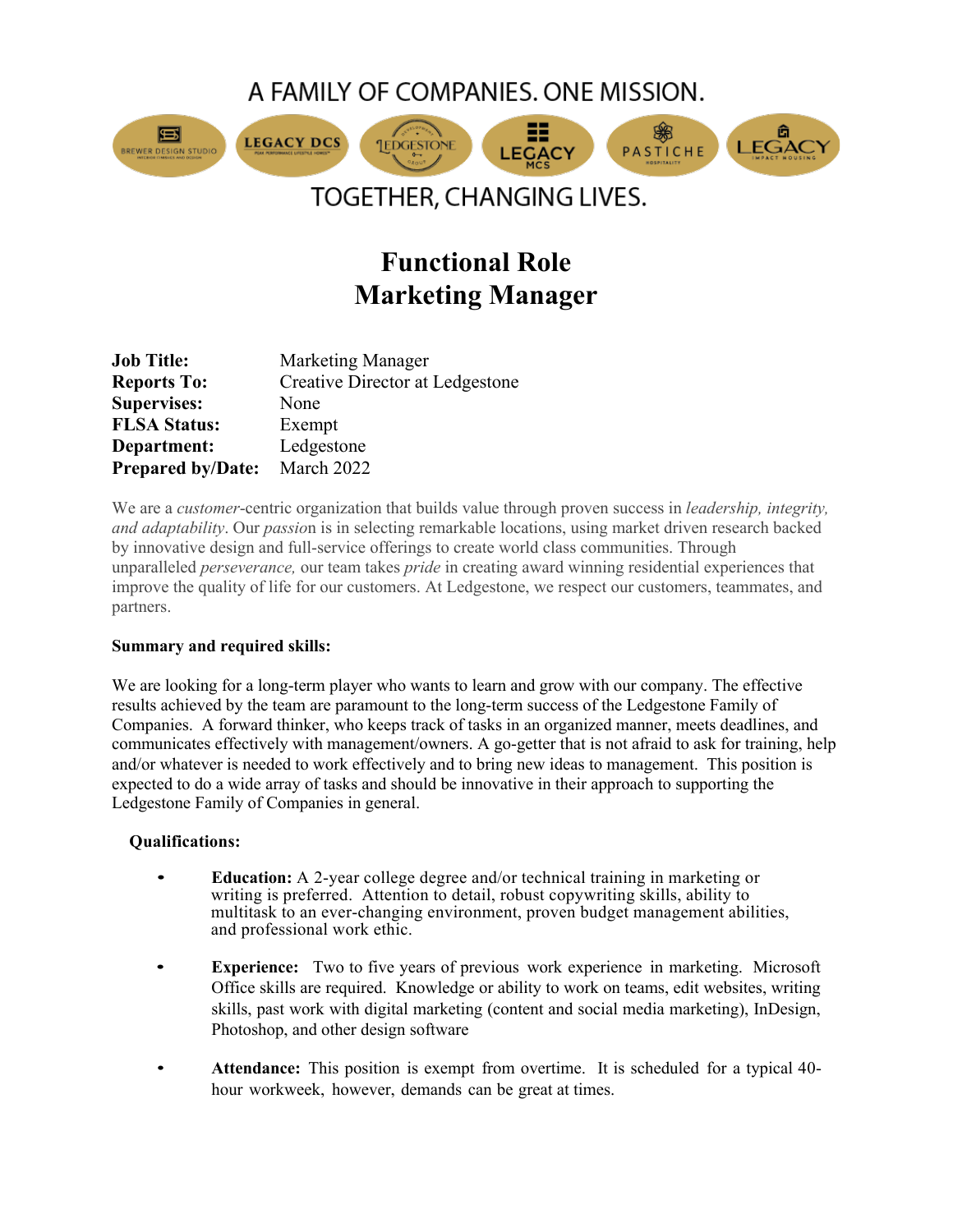#### **Major Responsibilities and Activities include the following. Other duties may be assigned.**

- Develop marketing plan with direction of Creative Director
- Communicate the marketing vision to vendors, outside sources, and employees
- Overseeing branding, advertising, and promotional campaigns
- Organizing and updating Marketing directories on a regular basis
- Preparing and presenting reports to Creative Director and senior management
- Keeping informed of marketing strategies and trends
- Photograph of job sites coordinate photographer, drones, videographer of construction sites before, during, and upon completion of the projects
- Share photographs, videos, drones with appropriate team members.
- Write, edit, and distribute monthly newsletters to customers
- Write, edit, and distribute internal communication with employees
- Design and coordinate holiday card distribution
- Assist senior management with LinkedIn updates and profiles
- Ensure all companies are qualified and up to date with national awards
	- o Track applicable awards
	- o Apply for awards
	- o Update decks, website, and other collateral with awards granted
- Act as liaison to outsourced Marketing firms as required
- Assist Creative Director with community development:
	- o Issue Press releases
	- o Coordinate social media updates
	- o Coordinate website
	- o Branding and logos
	- o Campaigns
- Creation of company brochures, presentations, and other collateral
- Coordinate necessary signage
- Organizing promotional events
	- o Point-of -contact for events
	- o Coordinate plans, orders, deliveries, required resources
- Regular brainstorming sessions with Creative Director